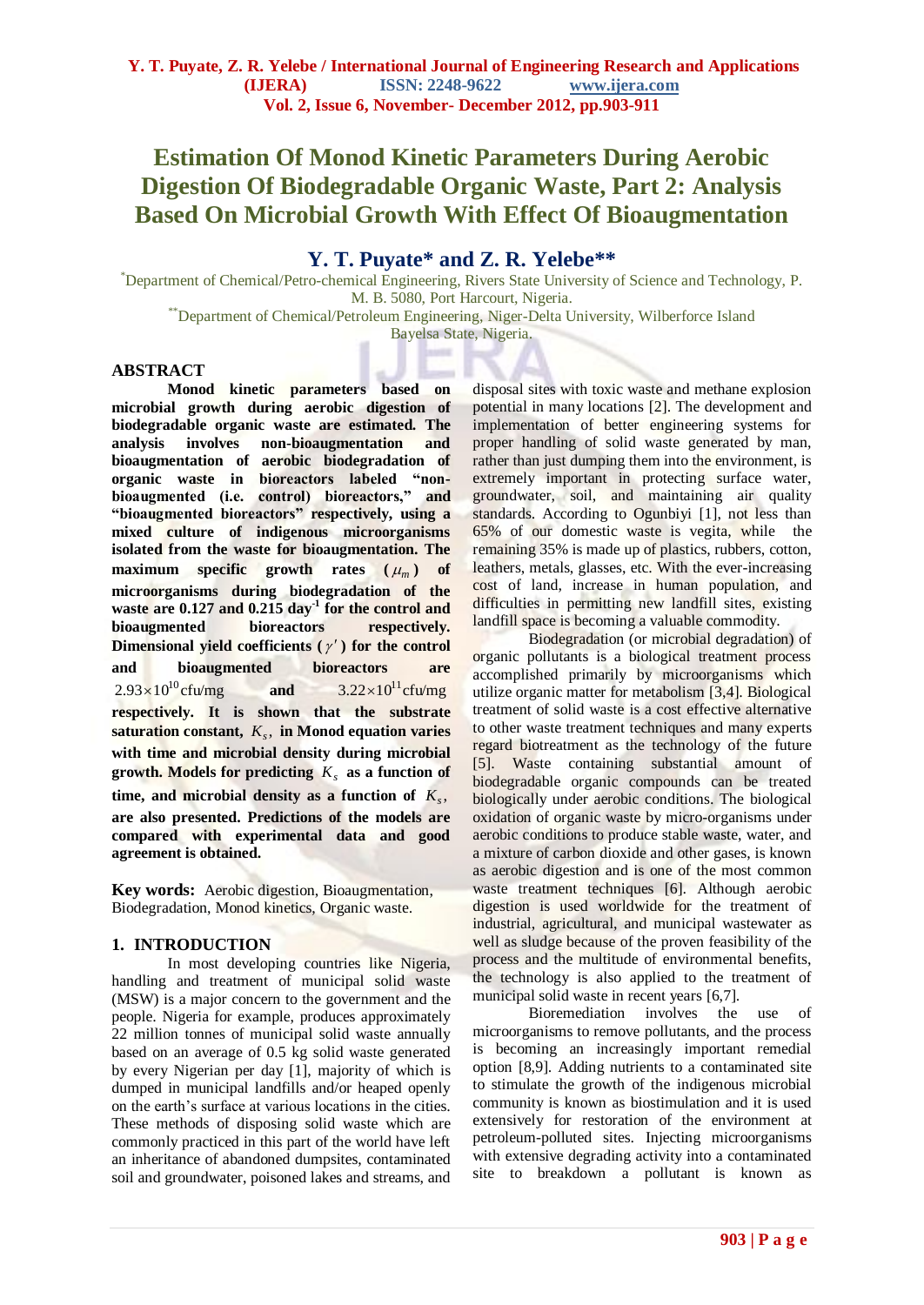bioaugmentation. Biostimulation and bioaugmentation either in-situ or ex-situ are various modifications of bioremediation [9].

Monod growth kinetics [10] is widely used in modeling biodegradation of organic compounds and microbial growth in pure culture, waste treatment systems, and the natural environment. When Monod equation is coupled with biomass yield and decay, a number of kinetic parameters are required to describe the operation of a system. Studies have shown that the kinetics of microbial degradation is best represented by a batch culture [11], and a lot of work has been done on estimation of the kinetic parameters in Monod equation for various systems. For example, Lin and Weber [12] proposed a non-linear regression procedure for obtaining unbiased estimates of all Monod kinetic parameters using batch test data. Igoni et al. [13] estimated constant values of the kinetic parameters in Monod equation during anaerobic digestion of MSW. Simkins and Alexander [14] estimated the parameters of Monod kinetics that best describe mineralization of several substrate concentrations by dissimilar bacterial densities. Robinson and Tiedje [15] estimated the Monod growth kinetic parameters from a single substrate depletion curve, while Dang et al. [16] studied biodegradation kinetics with respirometric data. Literature on the biokinetics of aerobic digestion of MSW is scarce.

Yelebe and Puyate [17] presented an approximate model for predicting microbial density during aerobic biodegradation of MSW, where the substrate saturation constant  $(K_s)$  in Monod equation was neglected. Predictions of the model show significant deviations from experimental data, which was attributed to the neglected  $K<sub>s</sub>$  in the analysis. Puyate and Yelebe [18] estimated Monod kinetic parameters based on substrate utilization during aerobic digestion of biodegradable organic waste with and without the effect of bioaugmentation. In this current paper, all kinetic parameters in Monod equation are estimated from experimental data [19] based on microbial growth during aerobic digestion of biodegradable organic waste in bioaugmented and non-bioaugmenetd batch reactors. The difference between the present analysis and the one presented in Puyate and Yelebe [18] lies in the kinetics of substrate utilization and microbial growth during biodegradation of organic waste in a batch reactor. Also, the substrate saturation constant ( $K<sub>s</sub>$ ) in Monod equation, substrate concentration, and microbial density are predicted by different equations in the present analysis and in Puyate and Yelebe [18] thereby providing general alternative procedures for estimating Monod kinetic parameters during aerobic biodegration process. A mixed microbial culture isolated from the waste is used for the bioaugmentation since mixed microbial populations composed of many different bacterial species often

achieve a greater degree of biodegradation [20-22] than pure cultures which generally degrade only a limited number of the compounds found in a pollutant [23].

# **2. MATERIALS AND METHOD**

Biodegradable organic waste composed of food waste, wood/leaves, and paper, was collected, chopped manually, and mashed to homogenize the mixture. Ten-fold serial dilution method [24] of analysis was used to enumerate and isolate three types of bacteria (*Bacillus species*, *Staphylococcus species*, and *Pseudomonas species*) from the waste. The isolated bacteria were then used to prepare a broth culture (consortium of bacteria) required for bioaugmentation of the biodegradation process. Details of the preparation of the liquid waste and broth culture used in the study are presented in Yelebe [19].

Fifty batch reactors, each consisting of 500 ml round bottom flask, were used for the experiment conducted in the Laboratory of the Department of Chemical/Petro-chemical Engineering, Rivers State University of Science and Technology, Port Harcourt, Nigeria. Twenty-five of the bioreactors were labeled "bioaugmented" and each bioreactor was charged with 370 ml of the prepared liquid waste, while each of the remaining twenty-five bioreactors were labeled "control" and charged with 400 ml of the prepared liquid waste. Thirty millilitres (30 ml) of the prepared broth culture was added to each of the bioaugmented bioreactors which increased the volume of the liquid in each of these bioreactors to 400 ml. The broth culture raised the initial microbial density in each of the bioaugmented bioreactors to  $2.06 \times 10^{11}$  cfu/l, while the initial microbial density in each of the twenty-five control-bioreactors with no innoculum added was  $1.04 \times 10^{11}$  cfu/l. The bioreactors and their contents were instrumented to monitor pressure, temperature, and airflow rate. Air was injected to the bottom of each flask for proper aerobic treatment, and the gas produced during the microbial degradation process was vented out from the open end of each flask. The flow rate of air was approximately 0.15 l/min per 400 ml of the organic waste solution, and this airflow rate was chosen to ensure proper mixing/bubbling of the solution in each flask without splashing on the walls of the flask. During the natural process of organic matter degradation in landfills, 'contaminated water' called leachate is formed. In the present case, the leachate produced during the biodegradation process was not withdrawn from the bioreactors, and the experimental setup was allowed to run for 50 days.

Every 2 days, one bioaugmented-flask and one control-flask were dismantled and a sample was taken from each flask and analysed for microbial density and chemical oxygen demand (COD) using standard methods in Ofunne [24] and Clesceri et al.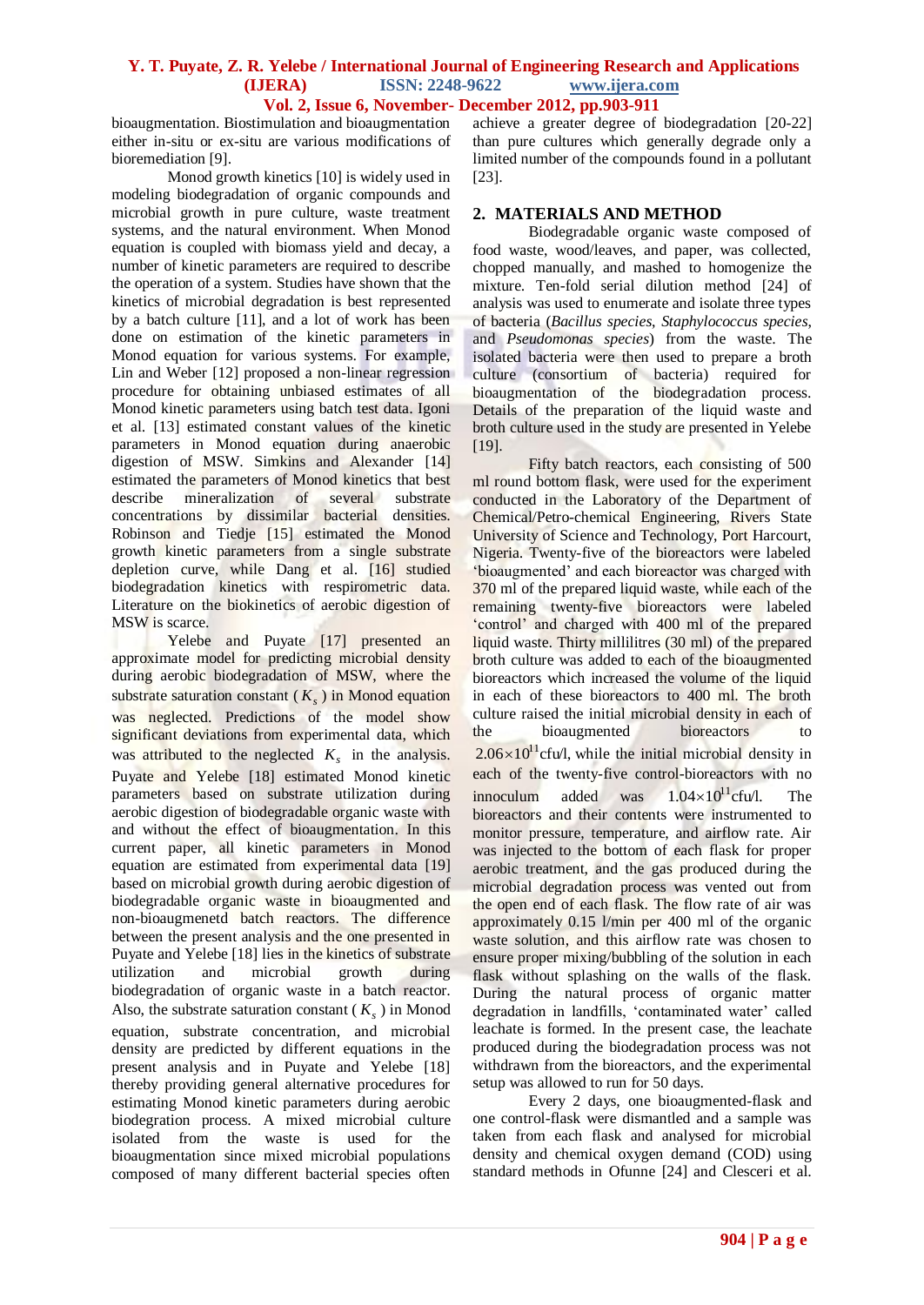[25], noting that COD (taken here to represent substrate concentration) is normally used to determine the degree of degradation of waste [7]. The pH of the medium in each dismantled flask was also measured at the same time intervals as the other parameters (i.e. COD and microbial density) using a digital pH meter. The fractional conversion of substrate  $(X<sub>s</sub>)$  based on

the measured COD was calculated as

$$
X_s = \frac{Initial\, COD - Final\, COD}{Initial\, COD}
$$

The temperature in each bioreactor was measured twice daily at 0900 and 1600 hours using a thermometer.

# **3. KINETICS OF MICROBIAL GROWTH IN A BATCH REACTOR**

The batch growth of microorganisms involves adding a small quantity of the microorganisms or their spores (the seed culture or inoculum) to a quantity of nutrient material (called substrate) in a suitable vessel. In the present case of aerobic digestion of biodegradable organic waste, the contents of the bioreactors were aerated to create aerobic condition for microbial growth. It is assumed that only oxygen from the air entering the vessel enhances growth of microorganisms, and the carbon dioxide in the inlet air is ignored. For a batch reactor in which the inflow and outflow terms are both zero, the material balance for growth of microorganisms yields

$$
V\frac{d\rho_c}{dt} = r_g V = \mu \rho_c V \tag{1}
$$

where *V* is the volume of the reactor,  $r_g$  is the growth rate of microorganisms (mass/(volume  $\times$ time)),  $\rho_c$  is the microbial density or mass concentration of microorganisms (cells), *t* is time, and  $\mu$  is the specific growth rate of microorganisms  $(\text{time}^{\square})$  which is related to substrate concentration in the form [10]

$$
\mu = \mu_m \frac{\rho_s}{K_s + \rho_s} \tag{2}
$$

where  $\rho_s$  is the mass concentration of substrate,  $\mu_m$ is the maximum specific growth rate of microorganisms, and  $K<sub>s</sub>$  is the substrate saturation constant which is defined as the substrate concentration corresponding to  $\mu = \mu_m / 2.$ Combining eqs. (1) and (2) gives the batch culture rate equation for microbial growth as

$$
\frac{d\rho_c}{dt} = \mu_m \frac{\rho_s \rho_c}{K_s + \rho_s} \tag{3}
$$

If all the substrate is converted to cells, then the rate of substrate utilization is ideal. However, such an ideal condition does not occur in practice due to inefficiencies in the conversion process. Hence, a yield coefficient ( $\gamma$ <1) is introduced such that the rate of substrate utilization is related to the rate of cells formation in the form

$$
-\gamma \frac{d\rho_s}{dt} = \frac{d\rho_c}{dt} \tag{4}
$$

may also be expressed as where  $\gamma$  is the fraction of substrate converted to cells (mg/l of cells per mg/l of substrate) and ranges typically from 0.4 to 0.8 for aerobic systems, and 0.08 to 0.2 for anaerobic systems [2]. The yield coefficient

$$
\gamma = \frac{\rho_c - \rho_{co}}{\rho_{so} - \rho_s} \tag{5}
$$

which can be rearranged to give

$$
\rho_s = \rho_{so} - \frac{(\rho_c - \rho_{co})}{\gamma}
$$
\n(6)

where  $\rho_{co}$  is the initial mass concentration of microorganisms, and  $\rho_{so}$  is the initial mass concentration of substrate. The mass concentration of microorganisms at any time in the batch reactor is obtained by solving eq. (3) in the form

$$
\int \left(\frac{K_s + \rho_s}{\mu_m \rho_s}\right) \frac{d\rho_c}{\rho_c} = \int dt \tag{7}
$$

Noting that  $\rho_s$  is a function of  $\rho_c$ , and substituting  $\rho_s$  from eq. (6) into eq. (7) and integrating the resulting expression yields

$$
\frac{K_s \gamma + \rho_{so} \gamma + \rho_{co}}{\mu_m (\gamma \rho_{so} + \rho_{co})} \ln \left( \frac{\rho_c}{\rho_{co}} \right)
$$
  
(1) 
$$
+ \frac{K_s \gamma}{\mu_m (\gamma \rho_{so} + \rho_{co})} \ln \left( \frac{\gamma \rho_{so}}{\gamma \rho_{so} + \rho_{co} - \rho_c} \right) = t
$$
(8)

Equation (8) can be used to generate a graph showing changes in microbial density with time during batch biodegradation process. The main disadvantage of eq. (8) is that it is not explicit in  $\rho_c$ which requires solving for  $\rho_c$  at a particular value of *t*. We note in the present analysis that  $\rho_s$  is measured in mg/l; while  $\hat{\rho}_c$  is measured in cfu/l, where the caret indicates the experimental units (cfu/l) of  $\rho_c$  and not mg/l. Hence, the appropriate forms of  $\gamma$ ,  $\rho_c$ , and  $\rho_{co}$  to be used in eq. (8) are  $\gamma'$ ,  $\hat{\rho}_c$ , and  $\hat{\rho}_{co}$  respectively, where the prime indicates that  $\gamma'$  is dimensional and expressed in cfu/mg.

# **3.1. Estimation of kinetic parameters during aerobic digestion of biodegradable organic waste**<br> $(3)$

In this section, all kinetic parameters ( $\mu_m$ ,  $K_s$ ,  $\gamma$ ) in the Monod rate equations are estimated from experimental data [19] on microbial growth during aerobic digestion of biodegradable organic waste in bioaugmented and non-bioaugmented (i.e. control) batch reactors. It is shown in Yelebe [19] and Yelebe and Puyate [26] that microbial growth in the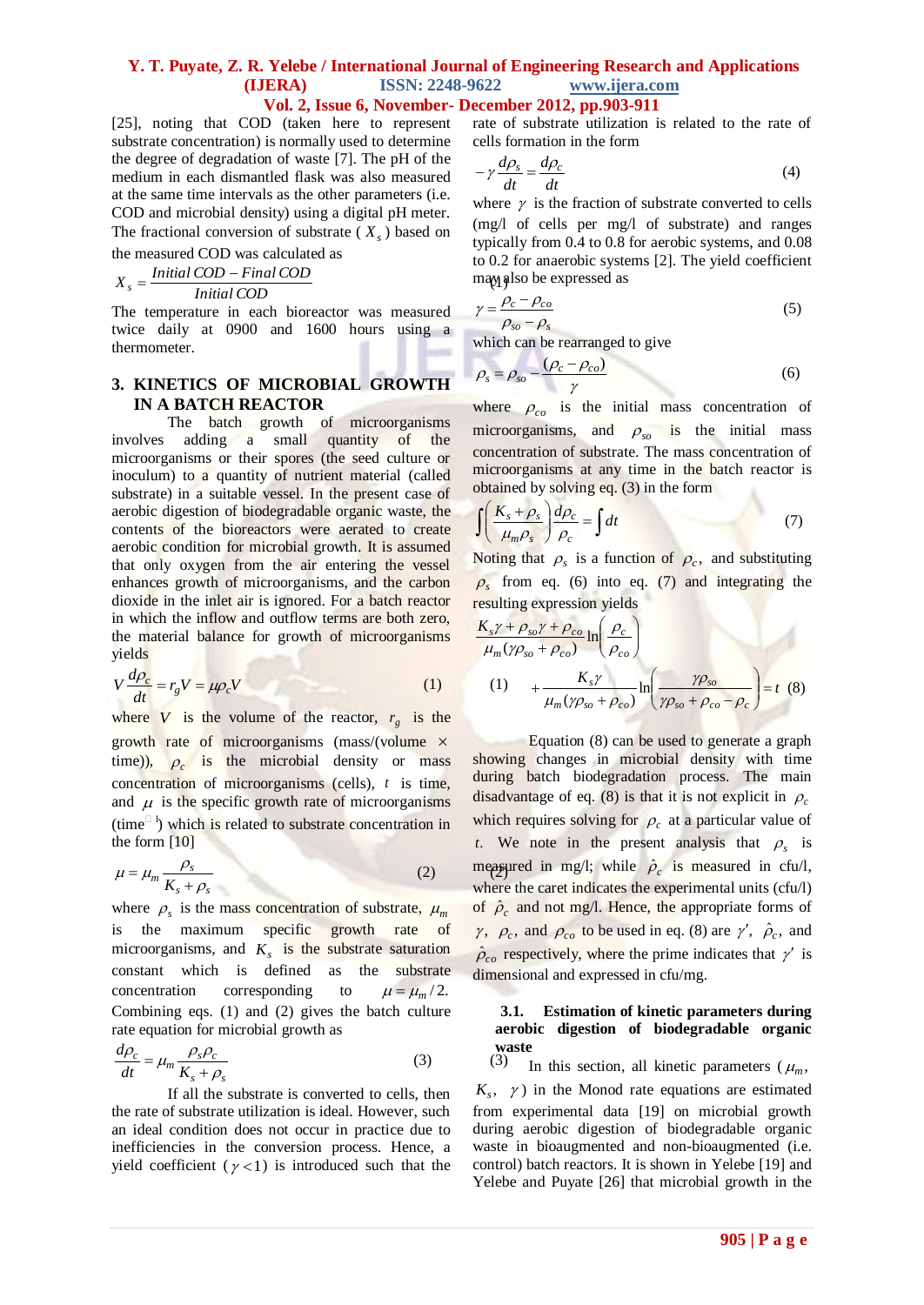bioaugmented and control bioreactors occurred during the first 20 days of the experiment, after which microorganisms in the bioreactors begin to die. The 'lag phase' of slow microbial growth in each type of bioreactor occurred during the first 10 days of the experiment, while the phase of very fast microbial growth (often called "phase of exponential growth" of microorganisms) occurred between the  $10<sup>th</sup>$  and  $20<sup>th</sup>$ day of the experiment.

A dimensional yield coefficient  $(\gamma')$  is calculated from the experimental data [19] for the first 20 days using eq. (5) as  $2.93 \times 10^{10}$  cfu/mg for the control bioreactor, and  $3.22 \times 10^{11}$ cfu/mg for the bioaugmented bioreactors. Since the dimensionless yield coefficient  $(y)$  is the fraction of substrate converted to cells, the value of  $\gamma$  for the aerobic digestion process considered in this study is 0.8 for the bioaugmented bioreactors, and 0.71 for the control bioreactors as shown in Figs. 1 and 2 respectively.



Fig. 1. Plot of substrate concentration against fractional conversion of substrate (bioaugmented).



Fig. 2. Plot of substrate concentration against fractional conversion of substrate (control).

Thus the values of  $\gamma$  for the two types of bioreactors lie within the specified range  $(0.4 - 0.8)$  for aerobic systems [2]. It is obvious from Figs. 1 and 2 that the

substrate concentration in the two types of bioreactors decreases as the fractional conversion of substrate increases.

The specific growth rate of microorganisms  $(\mu)$  was calculated directly from the experimental data [19] using eq. (1) for the first 20 days of the experiment, and Fig. 3 shows plots of specific growth rate against substrate concentration in the bioaugmented and control bioreactors during the same period. It may be seen from Fig. 3 that the specific growth rate of microorganisms in the bioaugmented bioreactors is higher than in the control bioreactors and is attributable to the bioaugmentation of the system. Also, Fig. 3 indicates that the specific growth rate increases as the substrate concentration increases, which is due to abundant nutrients that promote and sustain microbial growth.



 Fig.3. Plots of specific growth rate against substrate concentration

Yelebe and Puyate [17] estimated  $\mu_m = 0.127 \text{ day}^{-1}$  and 0.215 day<sup>-1</sup> for the control and bioaugmented bioreactors respectively on the assumption that  $K_s$  is small compared to  $\rho_s$ , and *Ks* was neglected in the analysis. But predicted microbial densities in the two types of bioreactors based on this assumption did not compare well with experimental data. In the case where  $K_s$  is not negligible, a constant value of  $K<sub>s</sub>$  is normally estimated as the substrate concentration corresponding to  $\mu = \mu_m/2$  on a graph of specific growth rate against substrate concentration [11]. A constant value of  $K_s \approx 24 \text{ mg/l}$  for the control bioreactors was estimated from Fig. 3, while a constant value of  $K<sub>s</sub>$  for the bioaugmented bioreactors cannot be estimated from Fig. 3 since  $\mu_m/2$  for this type of bioreactor lies outside the experimental range of  $\mu$ . However,  $K_s$  may not be constant and a general procedure for estimating *Ks*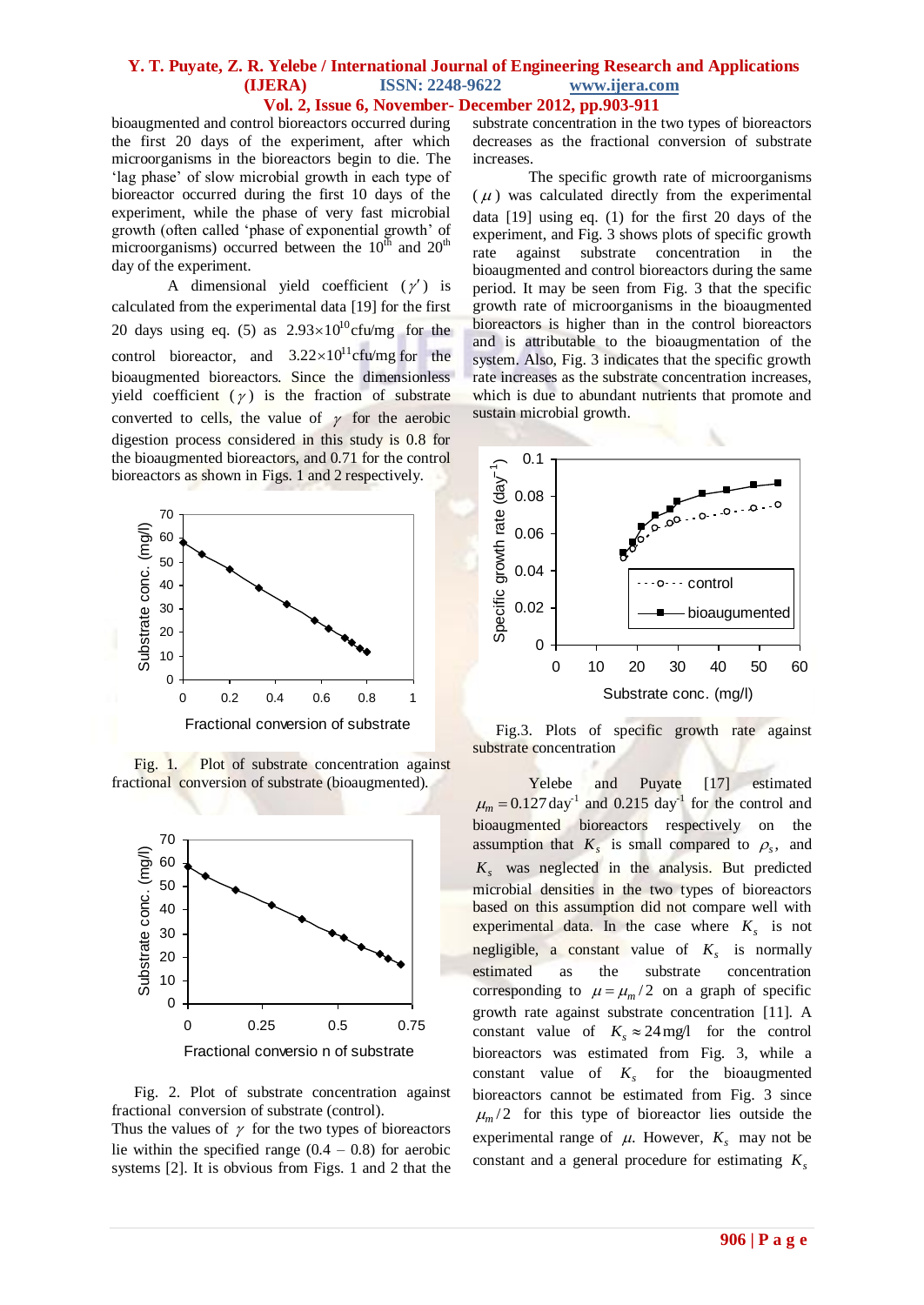which is applied in the current analysis is presented as follows.

In order to investigate the effect of  $K_s$  on microbial growth during the aerobic digestion process, eq. (8) and experimental data [19] on microbial density during the period of microbial growth were used to generate values of  $K<sub>s</sub>$  at specified intervals of time and corresponding values of  $\hat{\rho}_c$  as shown in Table 1.

Table 1. Variation of  $K<sub>s</sub>$  with microbial density and 青玉 time

| Time<br>(days) | Control bioreactors |                                | <b>Bioaugmented</b><br>bioreactors |                                |
|----------------|---------------------|--------------------------------|------------------------------------|--------------------------------|
|                | $K_{s}$             | $\hat{\rho}_c \times 10^{-11}$ | $K_{s}$                            | $\hat{\rho}_c \times 10^{-11}$ |
|                | (mg/l)              | (cfu/l)                        | (mg/l)                             | (cfu/l)                        |
| 0              | 4.0                 | 1.04                           | 4.0                                | 2.06                           |
| $\overline{2}$ | 32.46               | 1.22                           | 73.92                              | 2.49                           |
| 4              | 26.98               | 1.47                           | 60.54                              | 3.14                           |
| 6              | 22.24               | 1.8                            | 49.622                             | 4.13                           |
| 8              | 15.42               | 2.31                           | 39.597                             | 5.72                           |
| 10             | 8.64                | 3.12                           | 27.66                              | 8.8                            |
| 12             | 0.35                | 4.73                           | 11.38                              | 17.66                          |
| 14             | $-6.72$             | 8.16                           | $-7.69$                            | 70.2                           |
| 16             | $-5.96$             | 10.78                          | $-6.44$                            | 108.5                          |
| 18             | $-3.53$             | 12.57                          | $-3.60$                            | 138.12                         |
| 20             | $-0.016$            | 13.2                           | $-0.012$                           | 152                            |

It is obvious from Table 1 that  $K_s$  for each type of bioreactor varies with time and microbial density, indicating that  $K_s$  is not constant for the aerobic biodegradation process. The positive values of *Ks* in Table 1 correspond to a region of slow microbial growth such as the *lag phase*, while the negative values of  $K<sub>s</sub>$  correspond to a region of fast microbial growth such as the *phase of exponential growth* [26]. Thus, the effect of  $K_s$  on microbial growth is considered in two stages: (i) a first stage of slow microbial growth with positive values of  $K_s$ , and (ii) a second stage of fast microbial growth with negative values of  $K_s$ . Such stage-wise treatment of engineering processes where the different stages have unique characteristics are reported in the literature. For example, drying of solids is often considered as a two-stage process where a *constant-rate period* during which the drying rate is constant is followed by a *falling-rate period* when the drying rate gradually decreases with time [27,28]. "Wick action" in concrete is also modeled as a two-stage transport process, where salt is transported in solution from a wet face of the concrete in contact with a marine environment to a dry face of the concrete in contact with air of relative humidity less than 100%, resulting in the buildup of salt at a liquid-gas interface within

the concrete where evaporation of water occurs [29,30].

The initial microbial density in each type of bioreactor (Table 1) is not predicted in this study because it is constant and independent of any variable. This is justified in the application of *Newton's divided difference interpolation polynomial* to predict the flashpoints of bitumen blended with lighter petroleum products [31], and the flashpoints of kerosene blended with small quantities of alcohol [32], where the flashpoint of the pure (unblended) material was not predicted. Accordingly, the initial value of  $K<sub>s</sub>$  in Table 1 is not predicted and the variations of  $K<sub>s</sub>$  with time and microbial density in each type of bioreactor are investigated for  $t > 0$ , where t is the time in days.

# **3.1.1. Relationships between**  $K_s$ ,  $\hat{\rho}_c$ , and time **for control bioreactors**

It is obvious from eq.  $(8)$  that microbial density in the bioreactors depends on  $K_s$  and time, which is modeled in parts as follows: (i)  $K_s$  as a function of time, and (ii) microbial density as a function of  $K_s$ . Plotting the positive values of  $K_s$  for the control bioreactors in Table 1 against time for  $2 \le t \le 12$  as shown in Fig. 4, gives

$$
K_{s\ (ctrl)}^{+} = -0.099 \, \text{lt}^2 - 1.789 \, 5t + 36.221 \tag{9}
$$

where the subscript '*ctrl*' refers to control bioreactors, and the positive superscript indicates the sign of  $K_s$ .

Plotting negative values of  $K_s$  for the control bioreactors in Table 1 against time for  $14 \le t \le 20$  as shown in Fig. 5, yields

$$
K_{s(c\tau t)}^{-} = 0.1724t^{2} - 4.7338t + 25.741\tag{10}
$$

where the negative superscript indicates the sign of  $K_s$ . Thus,  $K_s$  decreases with time in the 'lag phase' (Fig. 4), but increases with time in the "exponential growth phase' (Fig.  $5$ ).

Having known the functional relationship between  $K_s$  and time, the equations relating microbial density and  $K_s$  are obtained by plotting the microbial densities in Table 1 against the corresponding values of *Ks* for the control bioreactors in the range  $t \ge 2$ , to obtain

$$
\hat{\rho}_{c\ (ctrl)}^{+} = 0.0029K_s^2 - 0.2016K_s + 4.7471\tag{11}
$$

$$
\hat{\rho}_{c(c\pi l)}^{-} = -0.1854K_s^2 - 0.5824K_s + 13.131\tag{12}
$$

which are shown graphically in Figs. 6 and 7, where the positive and negative superscripts of  $\rho_c$  indicate values of this parameter corresponding to positive and negative values of  $K<sub>s</sub>$  respectively.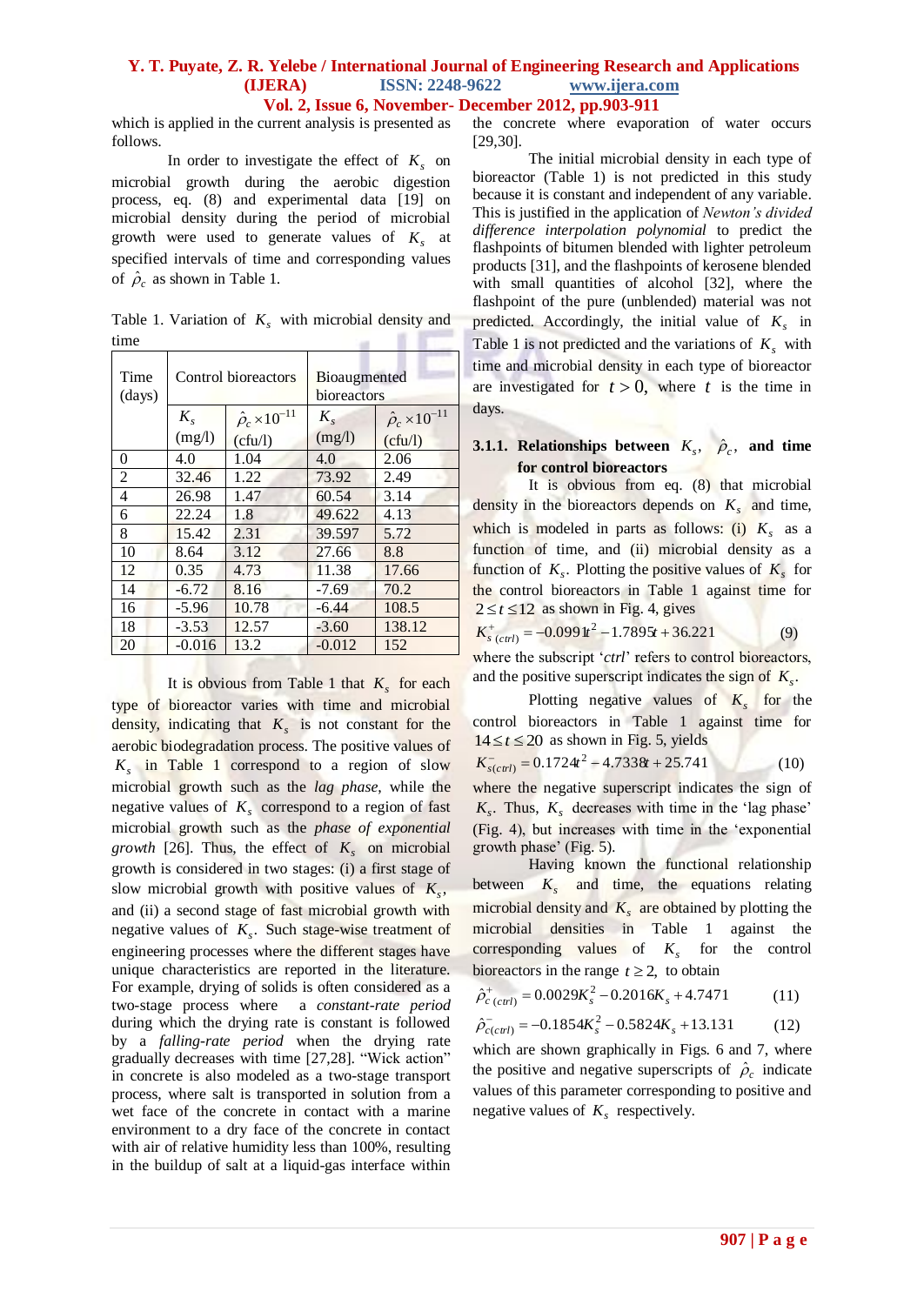

Fig. 4. Plot of positive values of  $K_s$  against time for control bioreactors in the range  $2 \le t \le 12$ .



 Fig. 5. Plot of negative values of *Ks* against time for control bioreactors in the range  $14 \le t \le 20$ .



Fig. 6. Plot of microbial density against positive values of  $K<sub>s</sub>$  for control bioreactors in the range  $2 \le t \le 12$ .



Fig. 7. Plot of microbial density against negative values of  $K<sub>s</sub>$  for control bioreactors in the range  $14 \le t \le 20$ .

Fig. 6 indicates that microbial density in the 'lag phase' of the control bioreactors decreases as the value of  $K<sub>s</sub>$  increases (or conversely, microbial density in the 'lag phase' increases as  $K_s$  decreases), while microbial density increases as  $K<sub>s</sub>$  increases in the "exponential growth phase" (Fig. 7). Since *Ks* decreases with time in the 'lag phase' and increases with time in the 'exponential growth phase,' it means microbial density increases with time in both the "lag phase' and 'exponential growth phase' during microbial growth in the control bioreactors, which is consistent with the results of Yelebe and Puyate [26].





Fig. 8. Plot of positive values of  $K<sub>s</sub>$  against time for bioaugmented bioreactors in the range  $2 \le t \le 12$ .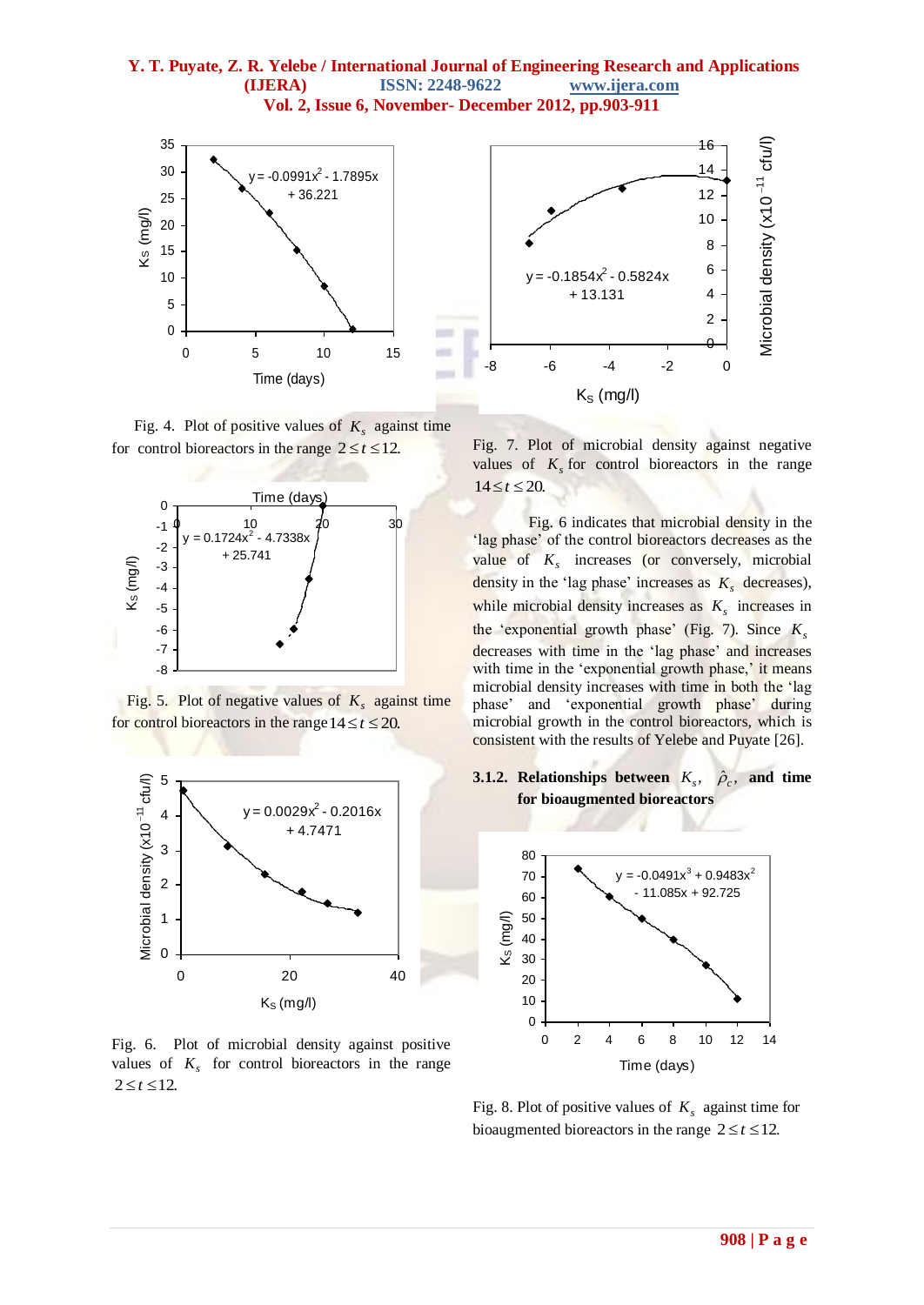Plotting positive and negative values of  $K<sub>s</sub>$  in Table 1 for the bioaugmented bioreactors against time in the range  $2 \le t \le 12$ , yields

$$
K_{s\ (biouog.)}^{+} = -0.049 \, \text{lt}^{3} + 0.948 \, \text{lt}^{2} - 11.085t + 92.725 \tag{13}
$$
\n
$$
K_{s\ (biouog.)}^{-} = 0.146 \, \text{lt}^{2} - 3.6745t + 15.071 \tag{14}
$$

which are shown graphically in Figs. 8 and 9, where the subscript "*bioaug*" indicates bioaugmented bioreactors.



Fig. 9. Plot of negative values of *Ks* against time for bioaugmented bioreactors in the range  $14 \le t \le 20$ .

Like the control bioreactors,  $K_s$  in the 'lag phase of the bioaugmented bioreactors decreases with time,' but increases with time in the 'exponential growth phase.'

Accordingly, plotting the microbial densities in Table 1 against corresponding positive and negative values of  $K_s$  for the bioaugmented bioreactors in the range  $2 \le t \le 20$ , gives

5 3 2 ( .) ˆ *<sup>c</sup> bioaug* (810 )*K<sup>s</sup>* 0.0152*K<sup>s</sup>* 1.0323*K<sup>s</sup>* 27.529 (15) (15)

 $\hat{\rho}_{c\ (bioaug.)}^{-} = -1.8244K_s^2 - 4.049K_s + 151.04$  $(16)$ 

which are shown graphically in Figs. 10 and 11.



Fig. 10. Plot of microbial density against positive values of  $K<sub>s</sub>$  for bioaugmented bioreactors in the range  $2 \le t \le 12$ .



Fig. 11. Plot of microbial density against negative values of  $K<sub>s</sub>$  for bioaugmented bioreactors in the range  $14 \le t \le 20$ .

As in the control bioreactors, microbial density in the bioaugmented bioreactors increases with time in both the 'lag phase' and 'exponential growth phase" during microbial growth.

#### **4. RESULTS AND DISCUSSION**

Figures 12 and 13 show the comparison between predicted microbial density using the current model (eqs.  $(8) - (16)$ ), the approximate model by Yelebe and Puyate  $[17]$  when  $K_s$  is neglected, the normal method of predicting a constant value of *Ks* as the substrate concentration corresponding to  $\mu = \mu_m/2$  on a graph of  $\mu$  against substrate concentration (and represented in the plot for control bioreactors as 'normal method'), and experimental data.



Fig. 12. Experimental and predicted microbial density in control bioreactors.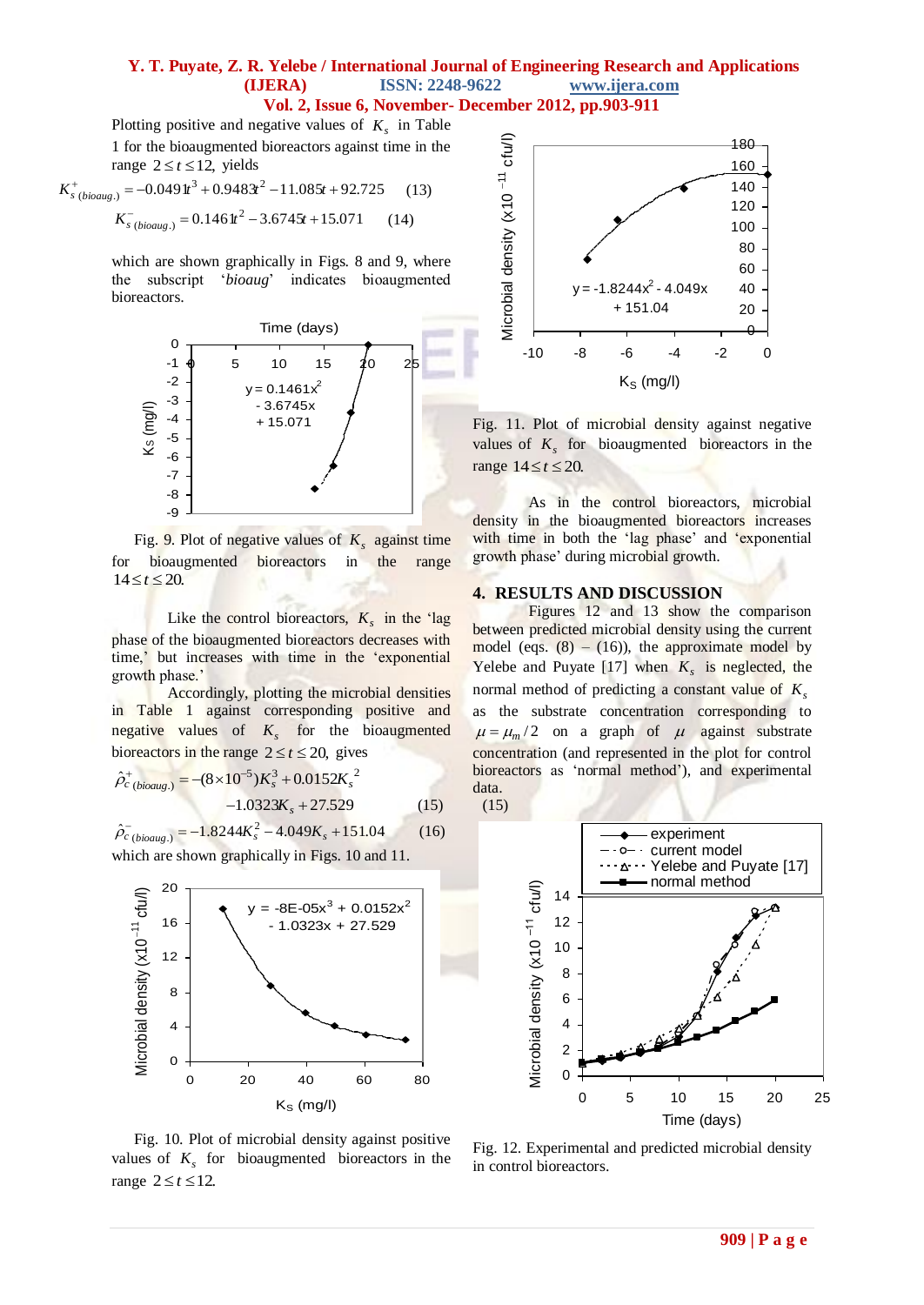# **Y. T. Puyate, Z. R. Yelebe / International Journal of Engineering Research and Applications (IJERA) ISSN: 2248-9622 www.ijera.com**

**Vol. 2, Issue 6, November- December 2012, pp.903-911**



Fig. 13. Experimental and predicted microbial density in bioaugmented bioreactors

It may be seen from Fig. 12 that the current model compares very well with experimental data, the approximate model by Yelebe and Puyate [17] partly over-predicts and partly under-predicts the experimental data, while the 'normal method' compares fairly well only within the *lag phase*. In Fig. 13, the "normal method" is excluded because  $\mu_m/2$ lies outside the experimental range of specific growth rate of microorganisms in the bioaugmented bioreactors (see Fig. 3). Figures 12 and 13 show clearly that the contribution of  $K_s$  to the aerobic biodegradation process is significant, and the "normal method' of estimating a constant value of  $K_s$  does not apply in all cases especially when *Ks* is not constant as in the present analysis.

#### **5. CONCLUSION**

Estimation of all Monod kinetic parameters based on microbial growth during aerobic digestion of biodegradable organic waste in control and bioaugmented bioreactors has been presented. The growth rate and specific growth rate of microorganisms in the bioaugmented bioreactors are higher than in the control bioreactors. It is shown that  $K<sub>s</sub>$  is not constant in the present analysis, neither is it equal to zero. The general procedure presented for estimating  $K_s$  as a function of time, and microbial density as a function of  $K_s$ , is adequate and may be applied to biodegradation of organic compounds.

#### **REFERENCES**

[1] A. Ogunbiyi, "Local technology in solid waste management in Nigeria," Proceedings of the National Enginnering Conference and Annual General Meeting of Nigerian Society of Engineers, Port Harcourt, 73-75, 2001.

- [2] G. Kiely, "Environmental Engineering," Irwin/McGraw-Hill, London, 653-660, 1997.
- [3] M. F. Gordon, J. C. Geyer, and D. A. Okun, "Elements of Water Supply and Wastewater Disposal," 2<sup>nd</sup> Ed., John Wiley, New York, 535-539, 1971.
- [4] E. N. Helmers, J. D. Frame, A. E. Greenbergh and C. N. Sawyer, "Sewage and Industrial Waste," 24, 884-887, 1951.
- [5] O"Mara, M. K., 1996. "Case study of bioremediation of petroleum contaminated soil including nutrient addition at Kincheloe AFB, Kinross Michigan," Proceedings of the. 28th Mid-Atlantic Industrial and Hazardous Waste Conference, New York State Center for Hazardous Waste Management, Department of Civil Engineering, University at Buffalo, New York, 101-108, 1996,
- [6] T. D. Reynolds, and P. A. Richards, "Units Operations and Processes in Environmental Engineering," 2nd Ed., PWs Publishing Co., Boston, 573-580, 1996,
- [7] S. E. Borglin, T. C. Hazen, C. M. Oldenburg, and P.T. Zawislanski, "Comparison of aerobic and anaerobic biotreatment of municipal solid waste," J. Air and Waste Manage. Assoc., 54, 815-822, 2004.
- [8] S. Ozaki, N. Kishimoto, and T. Fujita, "Isolation and plylogenetic characterization of microbial consortia able to degrade aromatic hydrocarbons at high rate," Microbes and Environ., 21, 44-52, 2006.
- [9] K. Lee, G. H. Treamblay, and E. M. Levy, "Bioremediation application of slow release fertilizers on low energy shorelines," Proceedings of the 2005 Oil Spill Conference, Miami Beach, Florida, 730-736, 2005.
- [10] J. Monod, "The growth of bacteria cultures," Ann. Rev. Microbiol., 3, 535-540, 1949.
- [11] J. F. Richardson, and D. G. Peacock, "Coulson and Richardson"s Chemical Engineering," Vol. 3, 3rd Ed., Elsevier, New Delhi, 284-349, 2006,
- [12] W. Lin, and A. S. Weber, "Estimation of microbial kinetics parameters using a nonlinear regression method," Proceedings of the 28th Mid-Atlantic Industrial and Hazardous Waste Conf., New York State Center for Hazardous Waste Management, Department of Civil Engineering, University at Buffalo, New York, 547-554, 1996,
- [13] A. H. Igoni, M. F. N. Abowei, M. J. Ayotamuno, and C. L. Eze, "Biokinetics of anaerobic digestion of municipal solid waste," Newviews Eng. Analysis and Modeling J., 1, 98-99, 2006.
- [14] S. Simkins and M. Alexander, "Non-linear estimation of the parameters of Monod